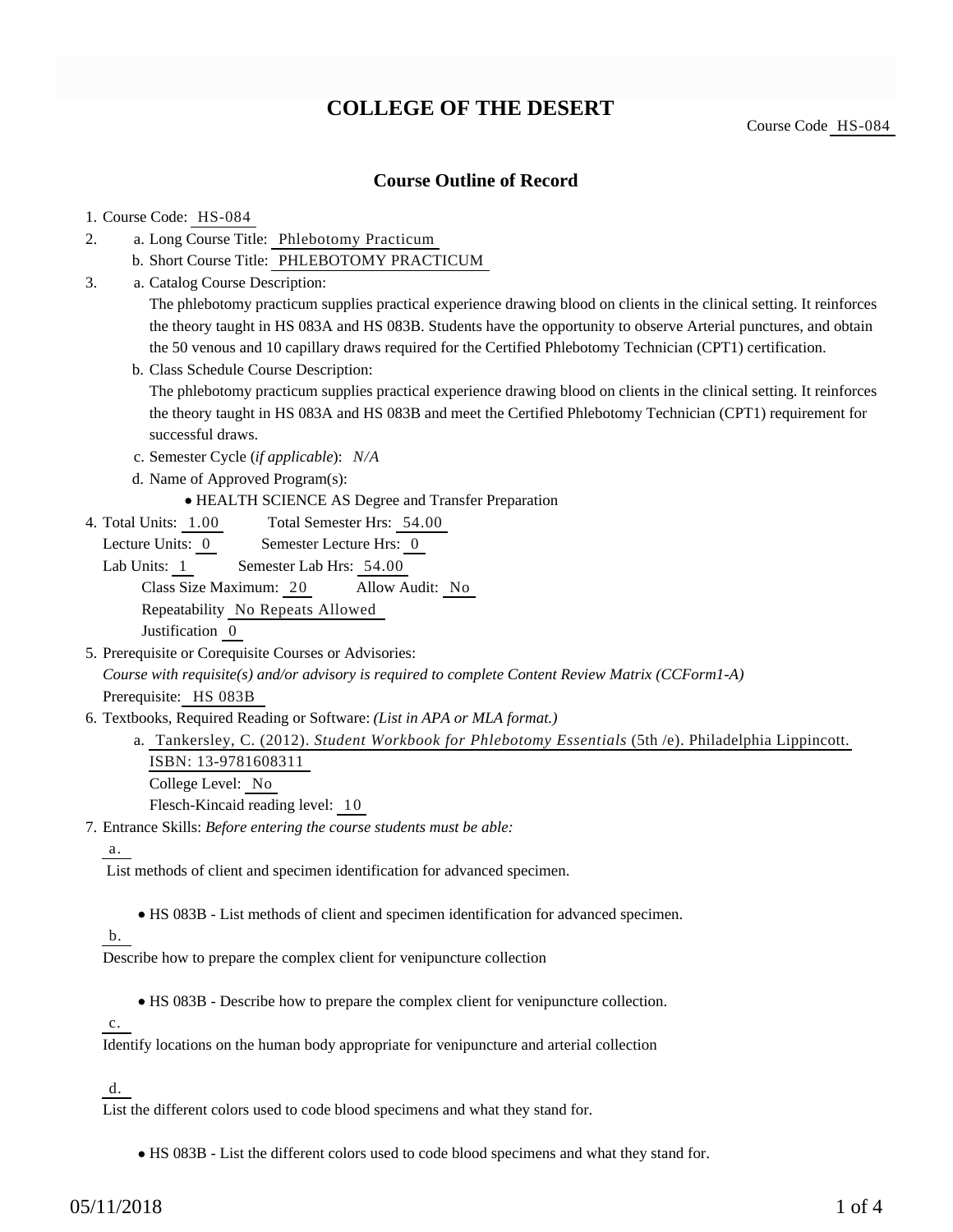# HS 084-Phlebotomy Practicum

e.

Demonstrate how to dispense blood into tubes including blood cultures and blood gasses following collection.

HS 083B - Demonstrate how to dispense blood into tubes including blood cultures and blood gasses following collection.

f.

Outline post-arterial puncture care of the client

HS 083B - Outline post-arterial puncture care of the client.

 $g$ .

List potential pre-analytical sources of specimen error

HS 083B - List potential pre-analytical sources of specimen error.

h.

Explain the potential risks and complications of the venipuncture procedure

- HS 083B Explain the potential risks and complications of the venipuncture procedure
- 8. Course Content and Scope:

#### Lecture:

All theory content will be completed before practicum begins.

Lab: *(if the "Lab Hours" is greater than zero this is required)*

Student will complete lab hours in the clinical setting performing venous and skin puncture on clients of different health status, age, weight, and obesity status. They will follow Laboratory Field Services guidelines learned during the theory course. They will have the opportunity to meet the minimum required punctures to take the national certification exam.

### 9. Course Student Learning Outcomes:

#### 1.

Demonstrate competency in drawing venous and capillary samples.

2.

Demonstrate the skills required to take the national certification exam.

10. Course Objectives: Upon completion of this course, students will be able to:

- a. Select blood collection equipment appropriate to test requisitions.
- b. Prepare the patient and maintain infectioncontrol.
- c. Perform venipuncture on patients of varying ages, weight, health and obesity status.
- d. Perform skin puncture on patients of varying ages, weight, health and obesity status.
- e. Perform post puncture care.
- f. Process blood collection containers including centrifugation.
- g. Demonstrate proper disposal of needles, sharps, and medical waste.
- 11. Methods of Instruction: *(Integration: Elements should validate parallel course outline elements)* 
	- a. Activity
	- b. Clinical
	- c. Observation
- 12. Assignments: (List samples of specific activities/assignments students are expected to complete both in and outside of class.) In Class Hours: 54.00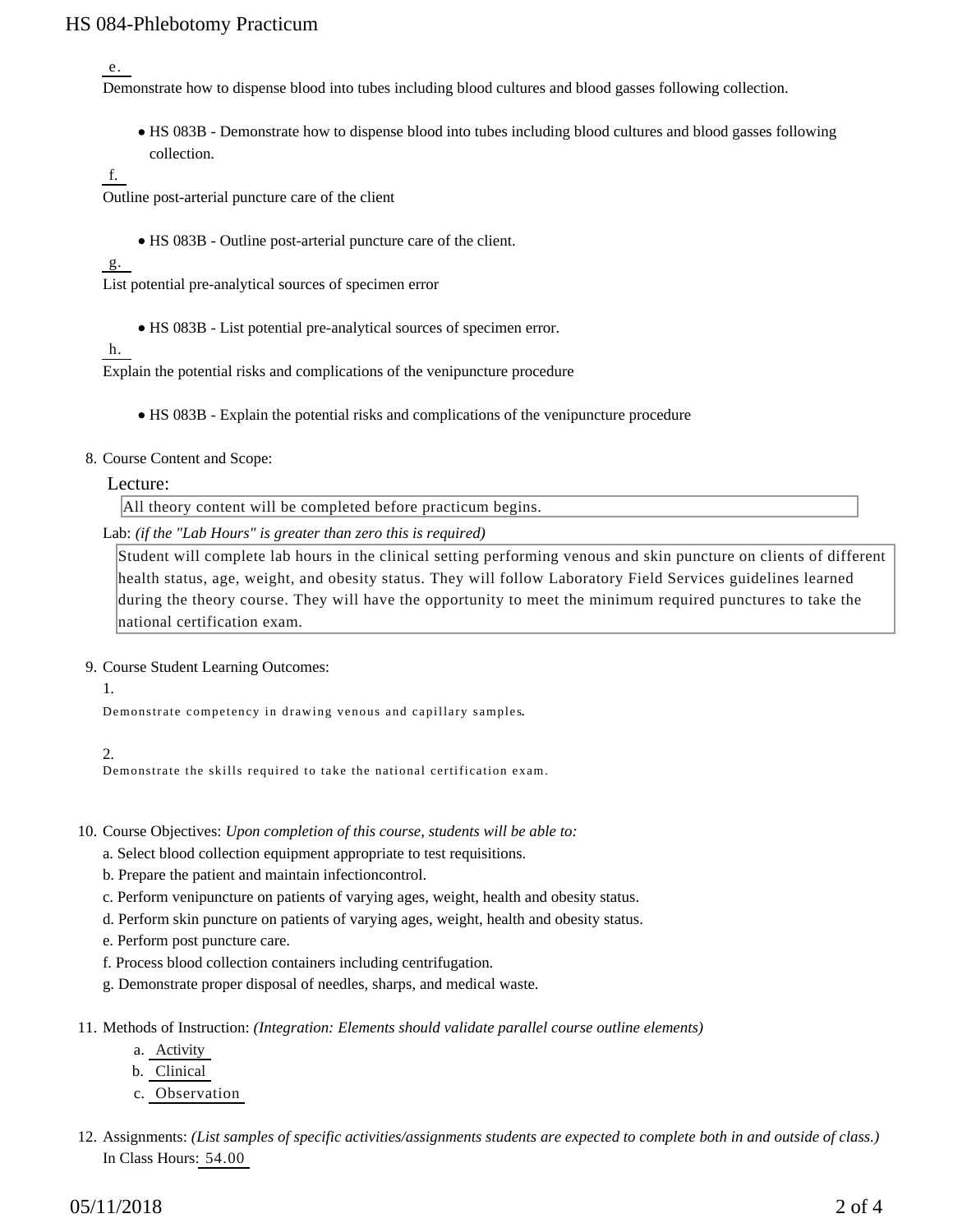# HS 084-Phlebotomy Practicum

#### Outside Class Hours: 0

a. Out-of-class Assignments

Reading in workbook.

Complete assigned workbook pages.

b. In-class Assignments

Students will complted skills check off for each punture attempted.

13. Methods of Evaluating Student Progress: The student will demonstrate proficiency by:

- Portfolios
	- Student will keep completed skills check off and LFS sign-off sheet to be turned in at the end of the semester.
- Field/physical activity observations
- Behavior assessment Must meet the LFS guideline for professional behavior.
- 
- 14. Methods of Evaluating: Additional Assessment Information:
- 15. Need/Purpose/Rationale -- All courses must meet one or more CCC missions.
	- PO Career and Technical Education

Fulfill the requirements for an entry- level position in their field.

Apply critical thinking skills to execute daily duties in their area of employment.

Display the skills and aptitude necessary to pass certification exams in their field.

IO - Global Citizenship - Scientific & Technological Literacy

 Utilize quantitative expression in a variety of contexts. These would include units of measurement, visual representations, and scales and distributions.

16. Comparable Transfer Course

|                                                  | <b>University System</b>                                                                                                                           | <b>Campus</b> | <b>Course Number</b> | <b>Course Title</b> | <b>Catalog Year</b> |  |
|--------------------------------------------------|----------------------------------------------------------------------------------------------------------------------------------------------------|---------------|----------------------|---------------------|---------------------|--|
|                                                  | 17. Special Materials and/or Equipment Required of Students:                                                                                       |               |                      |                     |                     |  |
|                                                  | Scrubs will be purchased and worn during practicum hours. Students will be required to purchase a uniform<br>with approved colors and a COD patch. |               |                      |                     |                     |  |
| 18. Materials Fees:<br><b>Required Material?</b> |                                                                                                                                                    |               |                      |                     |                     |  |

**Material or Item Cost Per Unit Total Cost Per Unit Total Cost Per Unit Total Cost Per Unit Cost Per Unit Total Cost Per Unit Cost Per Unit Cost Per Unit Cost Per Unit Cost Per Unit Cost Per Unit Cost Per Unit Cost Per Uni** 

19. Provide Reasons for the Substantial Modifications or New Course:

2-year periodic review.

- a. Cross-Listed Course *(Enter Course Code)*: *N/A* b. Replacement Course *(Enter original Course Code)*: *N/A* 20.
- 21. Grading Method *(choose one)*: Pass/No Pass Only
- 22. MIS Course Data Elements
	- a. Course Control Number [CB00]: CCC000560566
	- b. T.O.P. Code [CB03]: 129900.00 Other Health Occupations
	- c. Credit Status [CB04]: D Credit Degree Applicable
	- d. Course Transfer Status [CB05]: C = Non-Transferable
	- e. Basic Skills Status [CB08]: 2N = Not basic skills course
	- f. Vocational Status [CB09]: Clearly Occupational